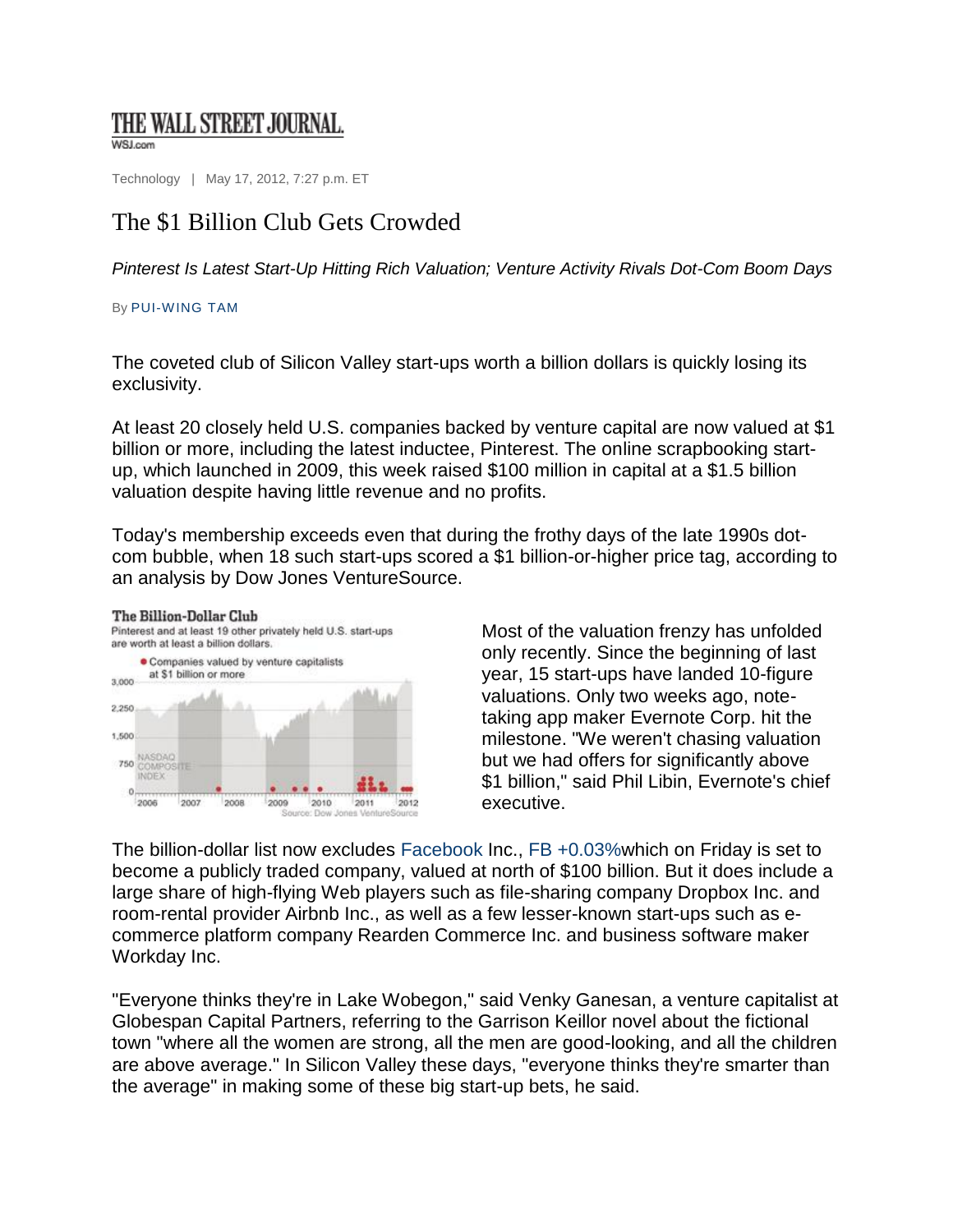## **Betting Big in the Boom Era**

*Of the private U.S. companies valued by venture capitalists at \$1 billion or more from 1999 to 2000, only a handful still exist.* 

**Akamai Technologies** – Publicly traded

**@Home** – Merged with Excite in 1999, then went bankrupt in 2001

**Cereva Networks** -- Closed in 2002

**Chorum Technologies** – Went out of business

**Corvis** – Bought by Broadwing for \$91 million in 2003

**CoSine Communications** – Trades on the Pink **Sheets** 

**eToys** – Went bankrupt in 2001

**Foundries Holdings** – Went out of business

**Internet Brands Inc.** – Taken private in a \$640 million buyout in 2010

**IPG Photonics** – Publicly traded

**ONI Systems** -- Acquired by Ciena in 2002 for \$900 million in stock.

**Procket Networks** – Sold assets to Cisco Systems for \$89 million in 2004

**StorageNetworks** -- Liquidated in 2003

**Tellium** -- Acquired by Zhone Technologies in 2003

**Tellme Networks** -- Bought by Microsoft for \$800 million in 2007

**TradeOut.com** – Went out of business

**Webvan** – Went out of business

**Zhone Technologies** – Publicly traded

The valuation frenzy is being driven by investors' desires to find the next big hit a la Facebook, and a belief that this time it's different with the new generation of Web companies. Many of the start-ups are experiencing strong growth generally with users and sometimes also with their revenue—and are benefiting from a confluence of tech trends such as social media and mobile technologies that give these companies huge audiences.

In his own venture firm's analysis of the billion-dollar club, Mr. Ganesan said the pipeline of 20 or so closely held companies is almost equal to the number of publicly traded Internet companies with market capitalizations of more than \$1 billion, which he counts at 23.

"Can we really double the number of Internet companies that have over a \$1 billion market cap?" Mr. Ganesan asks. "That feels statistically hard."

The swelling number of billion-dollar club start-ups shows how frothy and murky private-company valuations have become. While public market valuations are typically a function of a consensus between many buyers, in privatecompany financings it takes only one deep-pocketed investor who is willing to pay up to set the price.

In Pinterest's case, investors had virtually no revenue to base their valuation on, but they were enamored with the site's surging user-growth rates. Pinterest reached 20 million unique visitors to its site last month, up from around 1 million in July 2011, according to comScore Inc., which has called it one of the fastest-growing standalone sites it has tracked.

Last month, mobile photo-sharing app maker Instagram was acquired by Facebook for \$1 billion. Instagram has no revenue but only 18 months since its launch its user base grew to about 30 million people.